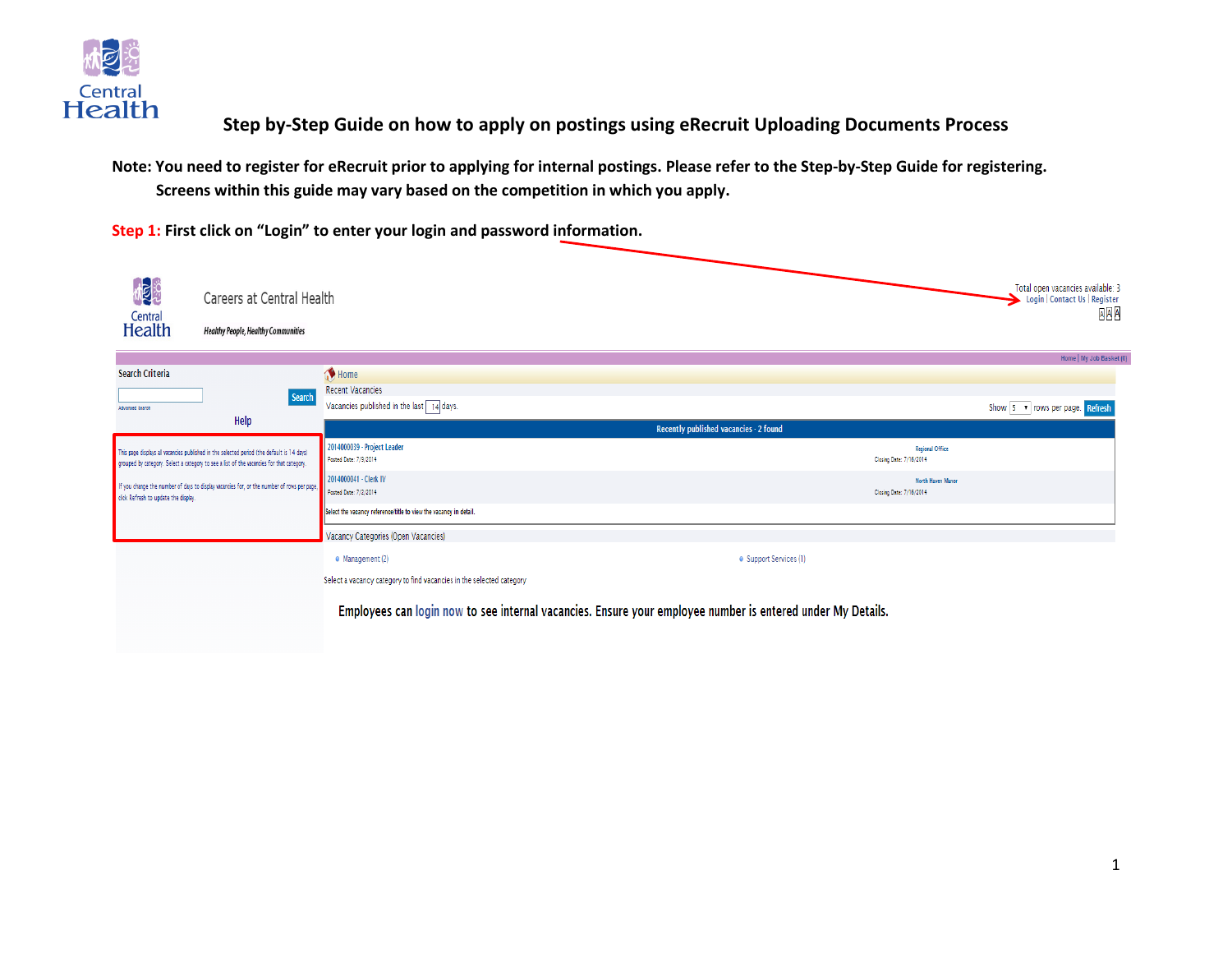

**Step 2: Type your email address and password in the fields below and then click on "Login".**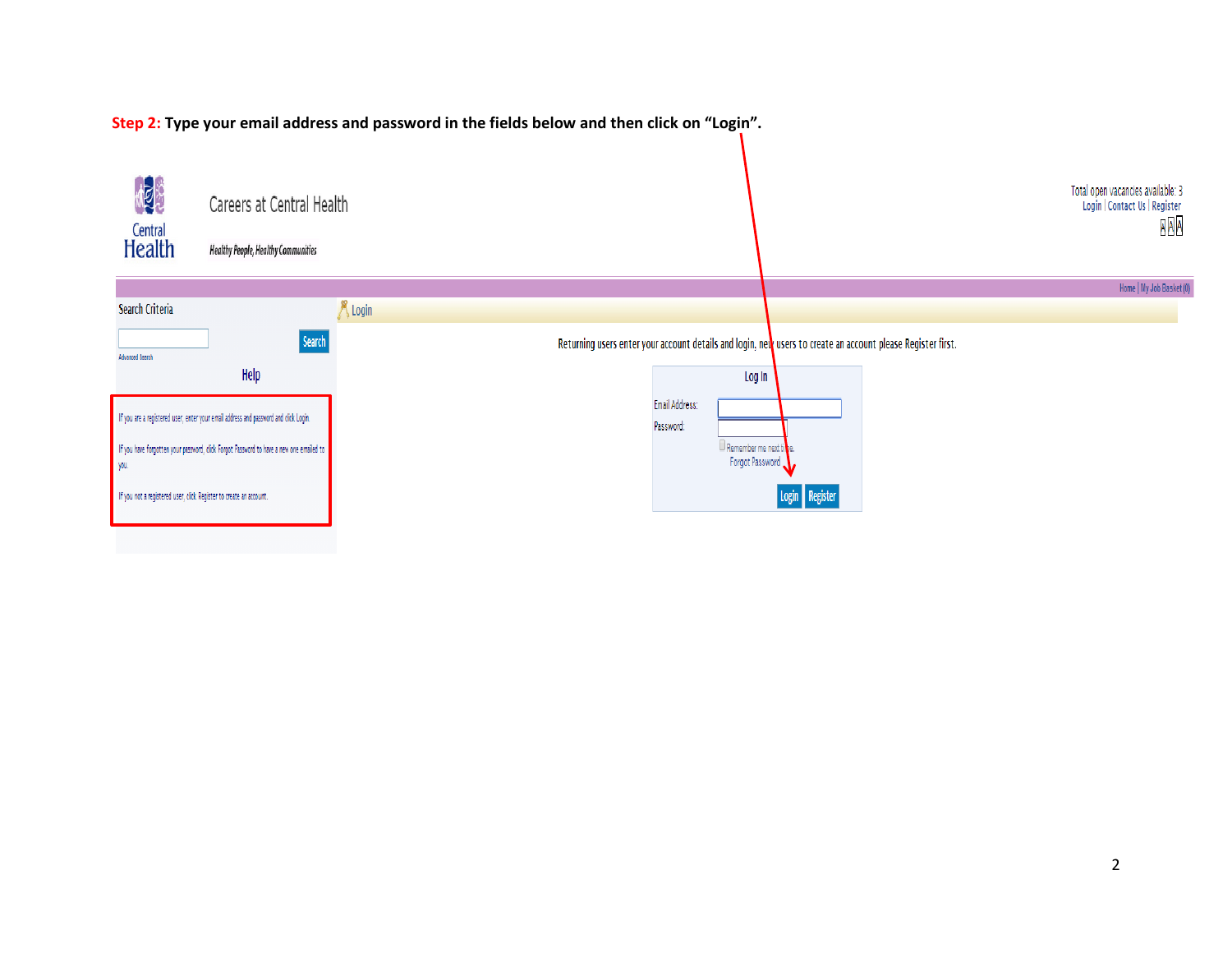**Step 3: Next, click on the job below for which you are interested in applying.**

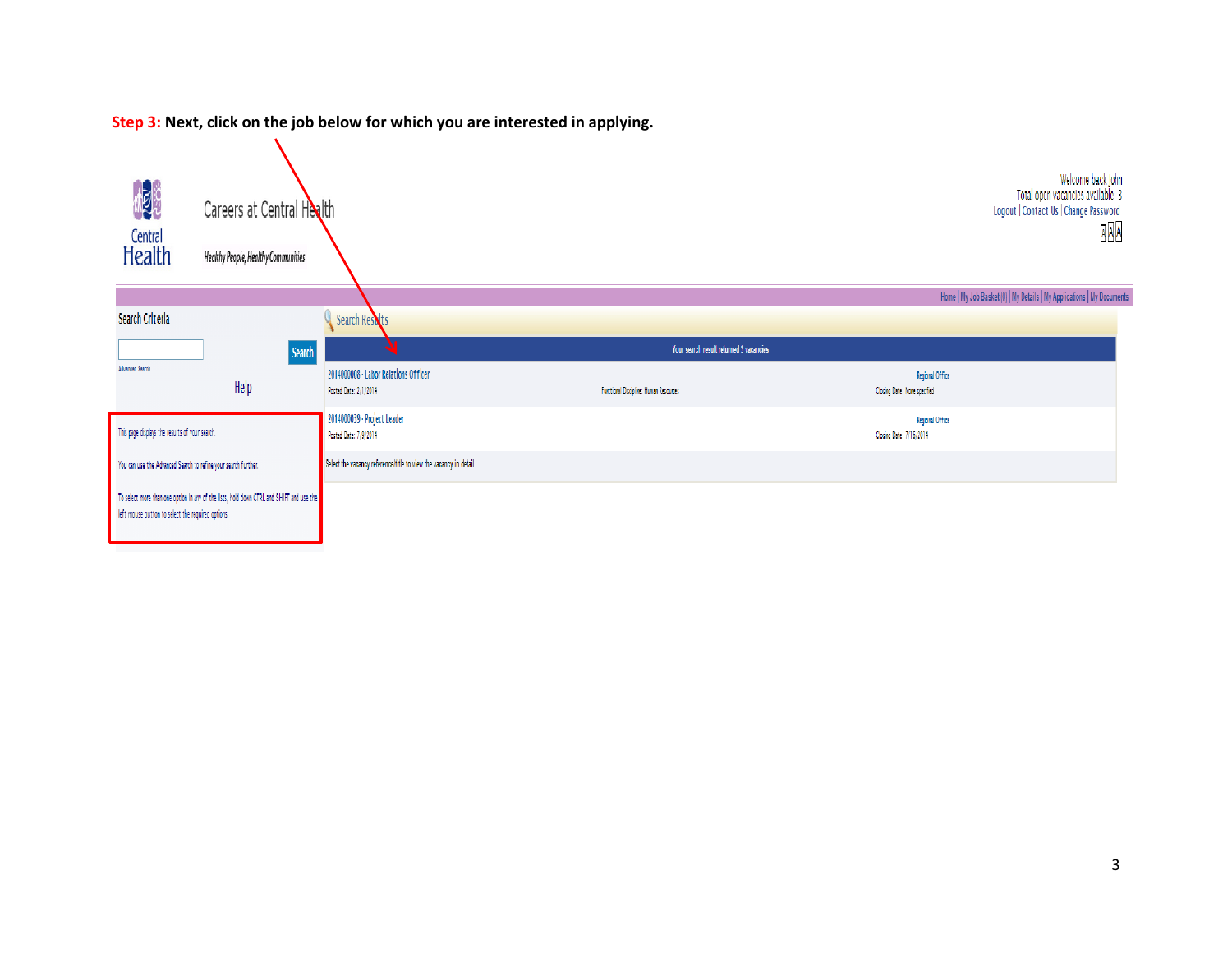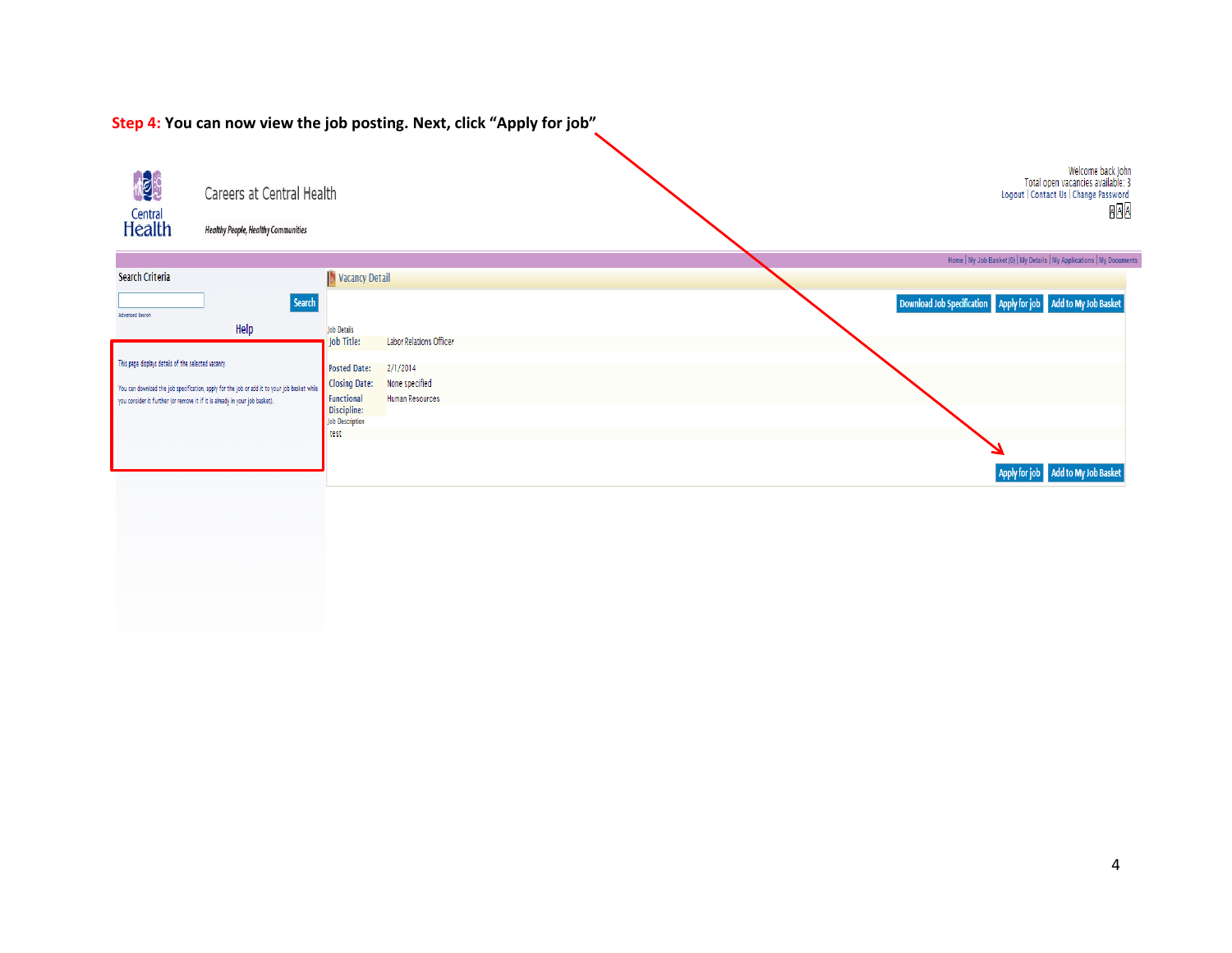**Step 5: You can now view your personal details. You will need to ensure that your employee number, birthdate and recruitment source are completed. Click "Next" to advance to the next screen.**

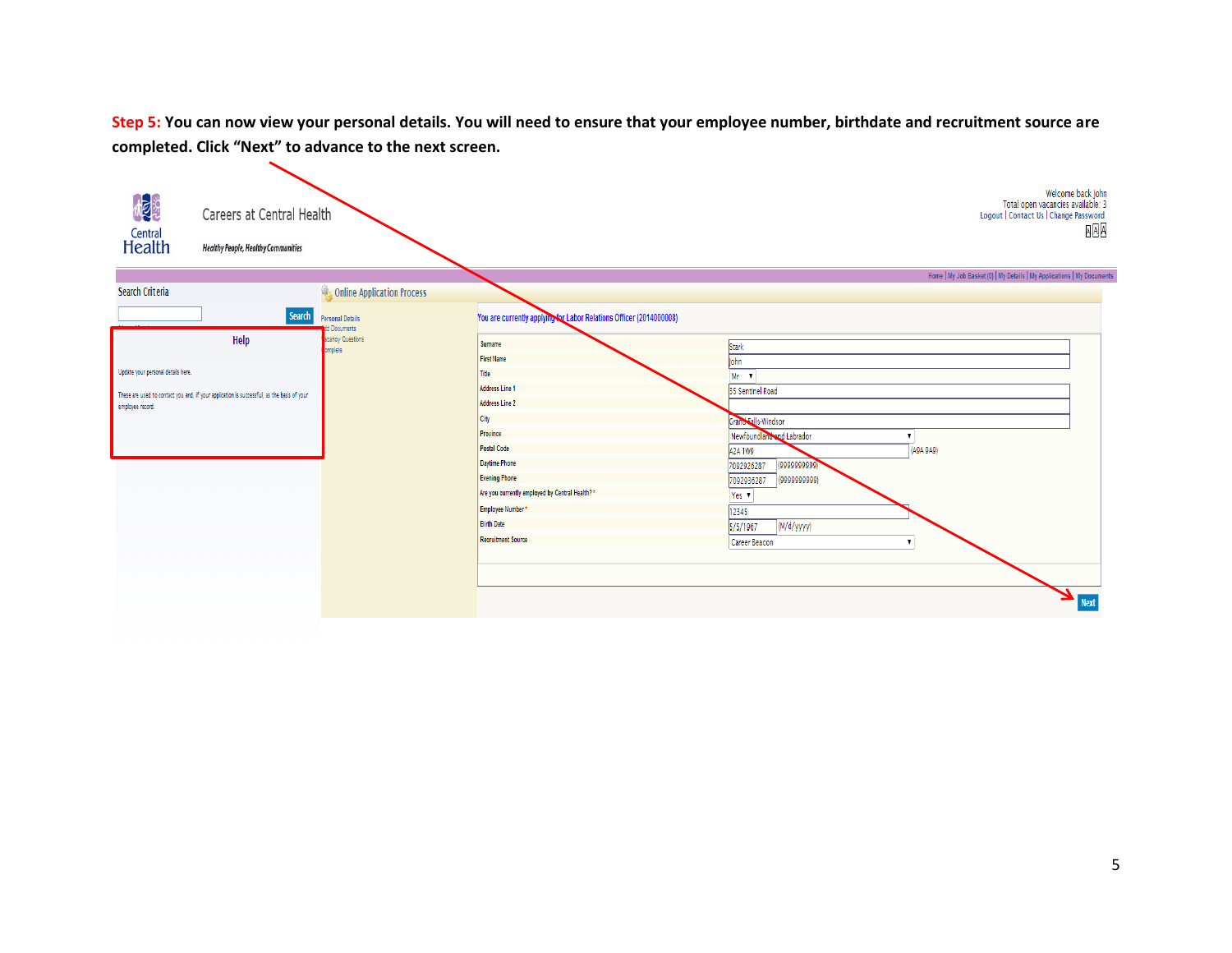**Step 6: Add a description name for your resume in the "Description" field. Select "Choose File" to locate your resume on your computer. Then click "Add Document" to add your resume to eRecruit.**

| <b>ME</b> R<br>Central<br>Health                                                                                        | Careers at Central Health<br><b>Healthy People, Healthy Communities</b> |                                  |                                                                                                                                            | Welcome back John<br>Total open vacancies available: 3<br>Logout   Contact Us   Change Password<br><b>AAA</b>                                                 |
|-------------------------------------------------------------------------------------------------------------------------|-------------------------------------------------------------------------|----------------------------------|--------------------------------------------------------------------------------------------------------------------------------------------|---------------------------------------------------------------------------------------------------------------------------------------------------------------|
|                                                                                                                         |                                                                         |                                  | Home   My Job Basket (0)   My Details   My Applications   My Documents                                                                     |                                                                                                                                                               |
| Search Criteria                                                                                                         |                                                                         | Online Application Process       |                                                                                                                                            |                                                                                                                                                               |
|                                                                                                                         | Search                                                                  | Personal Details<br>dd Documents | You are currently applying for Labor Relations Officer (2014000008)                                                                        |                                                                                                                                                               |
|                                                                                                                         | Help                                                                    | Vacancy Questions                |                                                                                                                                            | The following documents are currently on file under your profile. Please sel <mark>l</mark> ct the file(s) that you would like to attach to this application. |
| You can add any documents (e.g. CV; scanned copies of certificates or licences) here to<br>support your application.    |                                                                         | Complete                         | You have no document associated with your details.<br>To attach documents specific to this application, use the Add Document button below: |                                                                                                                                                               |
| This page displays any documents you have attached to your account. You can attach any of<br>these to this application. |                                                                         |                                  | There are no records found.<br>The following file extensions are allowed: com, doc, docx, jpeg, jpg, pdf, rtf, kt                          |                                                                                                                                                               |
| To add a document, enter a description and select the file, then click Add Document.                                    |                                                                         |                                  | Description                                                                                                                                | Resume Joy 35 2014                                                                                                                                            |
|                                                                                                                         |                                                                         |                                  | Select File<br>Add to My Documents                                                                                                         | Choose File John Starks Resume.doc                                                                                                                            |
|                                                                                                                         |                                                                         |                                  |                                                                                                                                            | Add Document   Clear                                                                                                                                          |
|                                                                                                                         |                                                                         |                                  |                                                                                                                                            | <b>Previous</b> Next                                                                                                                                          |
|                                                                                                                         |                                                                         |                                  |                                                                                                                                            |                                                                                                                                                               |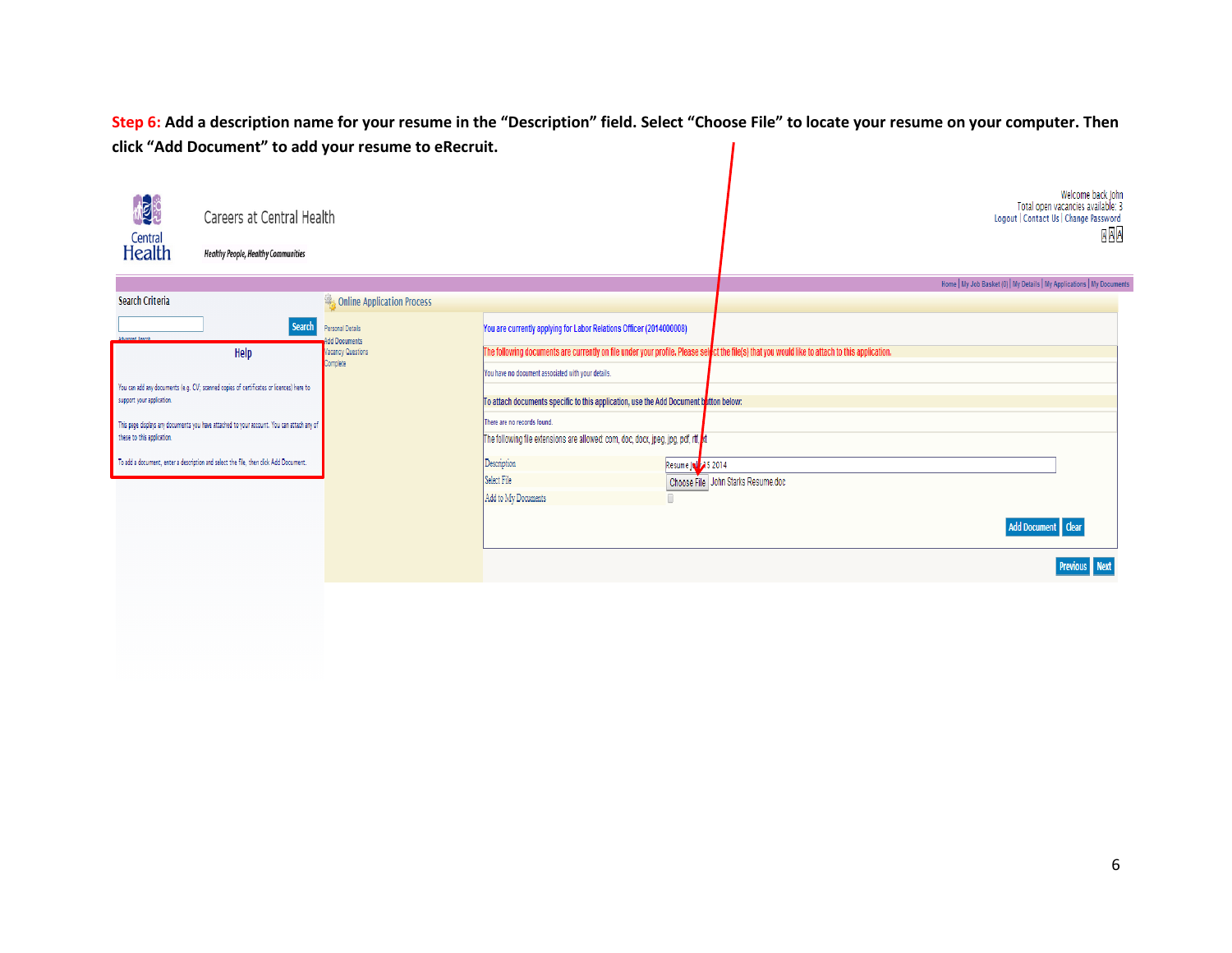#### Welcome back John MER Total open vacancies available: 3<br>Logout | Contact Us | Change Password Careers at Central Health **AAA** Central<br>Health **Healthy People, Healthy Communities** Home | My Job Basket (0) | My Details | My Applications | My Documents Search Criteria Online Application Process **Search** Personal Details You are currently applying for Labor Relations Officer (2014000008) Advanced Search **Add Documents** Help The following documents are currently on file under your profile. Please select the file(s) that you would like to attach to this application. acancy Questions atelom You have no document associated with your details. You can add any documents (e.g. CV; scanned copies of certificates or licences) here to support your application. To attach documents specific to this application, use the Add Document button below: .<br>Document Description Add to My Documents This page displays any documents you have attached to your account. You can attach any of these to this application. **Delete** Resume July 15 2014  $\Box$ To add a document, enter a description and select the file, then click Add Document. The following file extensions are allowed: com, doc, docx, jpeg, jpg, pdf, rtf, bt Description Select File Choose File No file chosen Add to My Documents  $\overline{\phantom{0}}$ **Add Document**  $\blacksquare$ **Previous** Next

### **Step 7: Your resume has now been added. Click "Next" to continue.**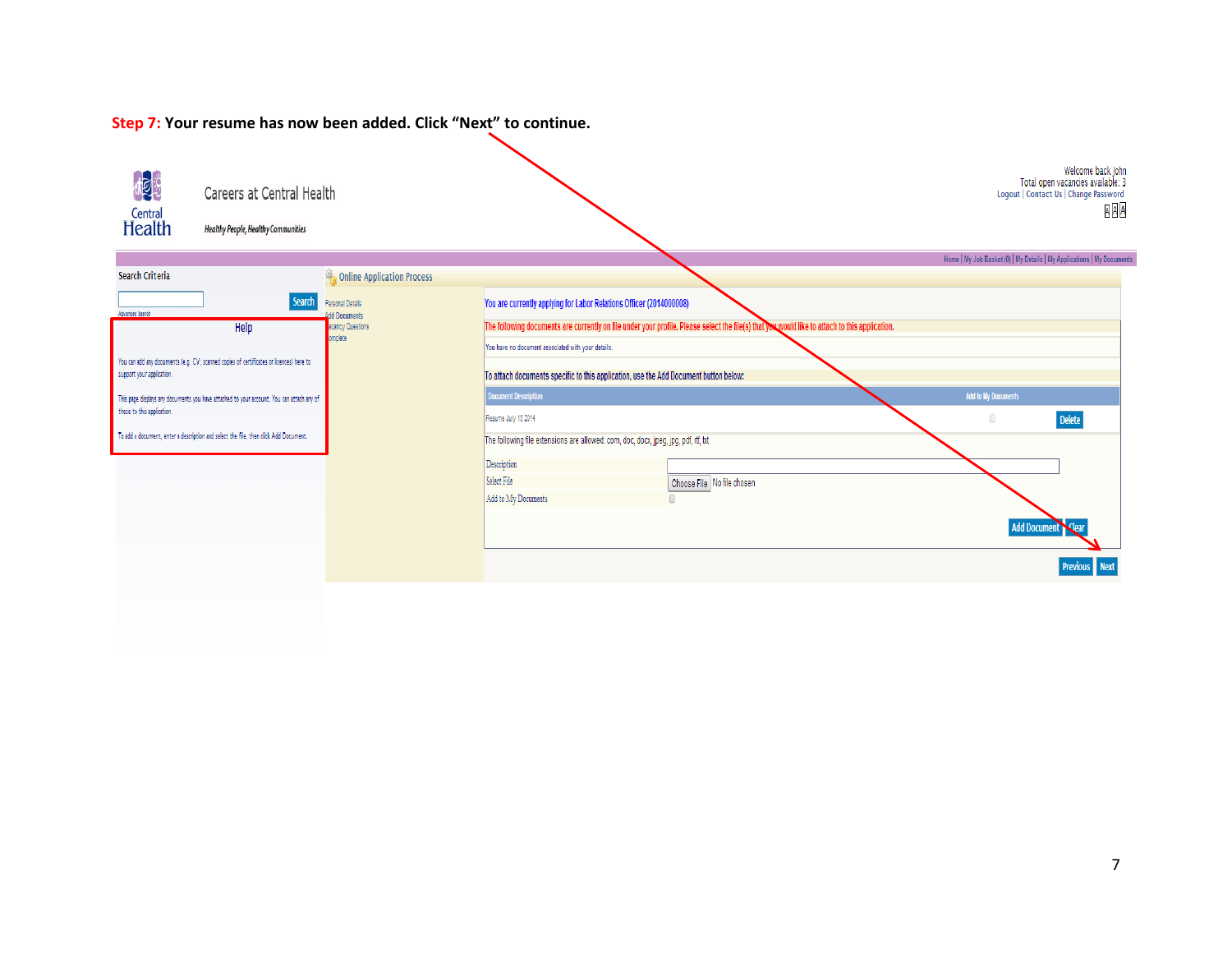

#### **Step 8: Please answer the following three questions with a "Yes" or "No" response. Then click "Next" to continue.**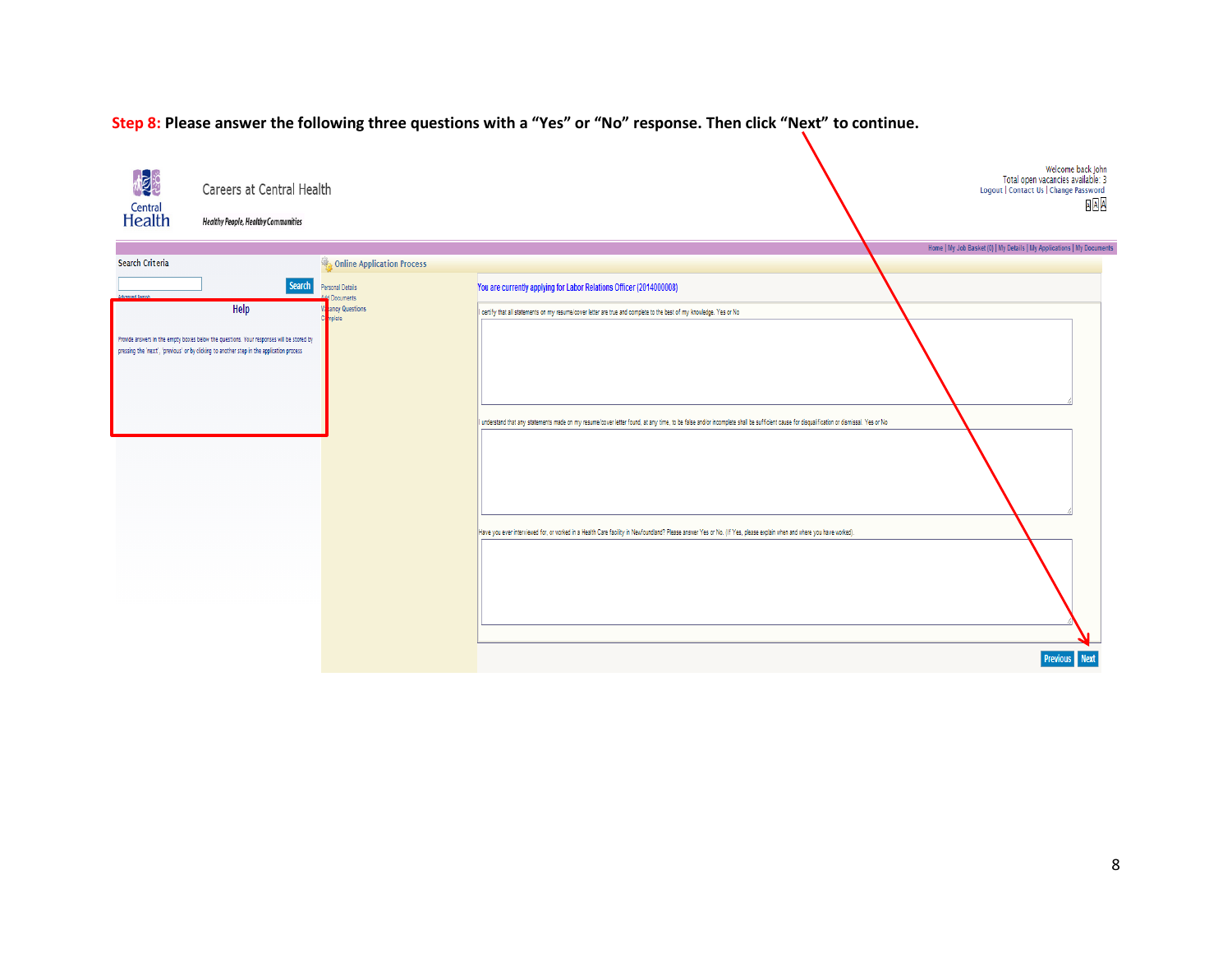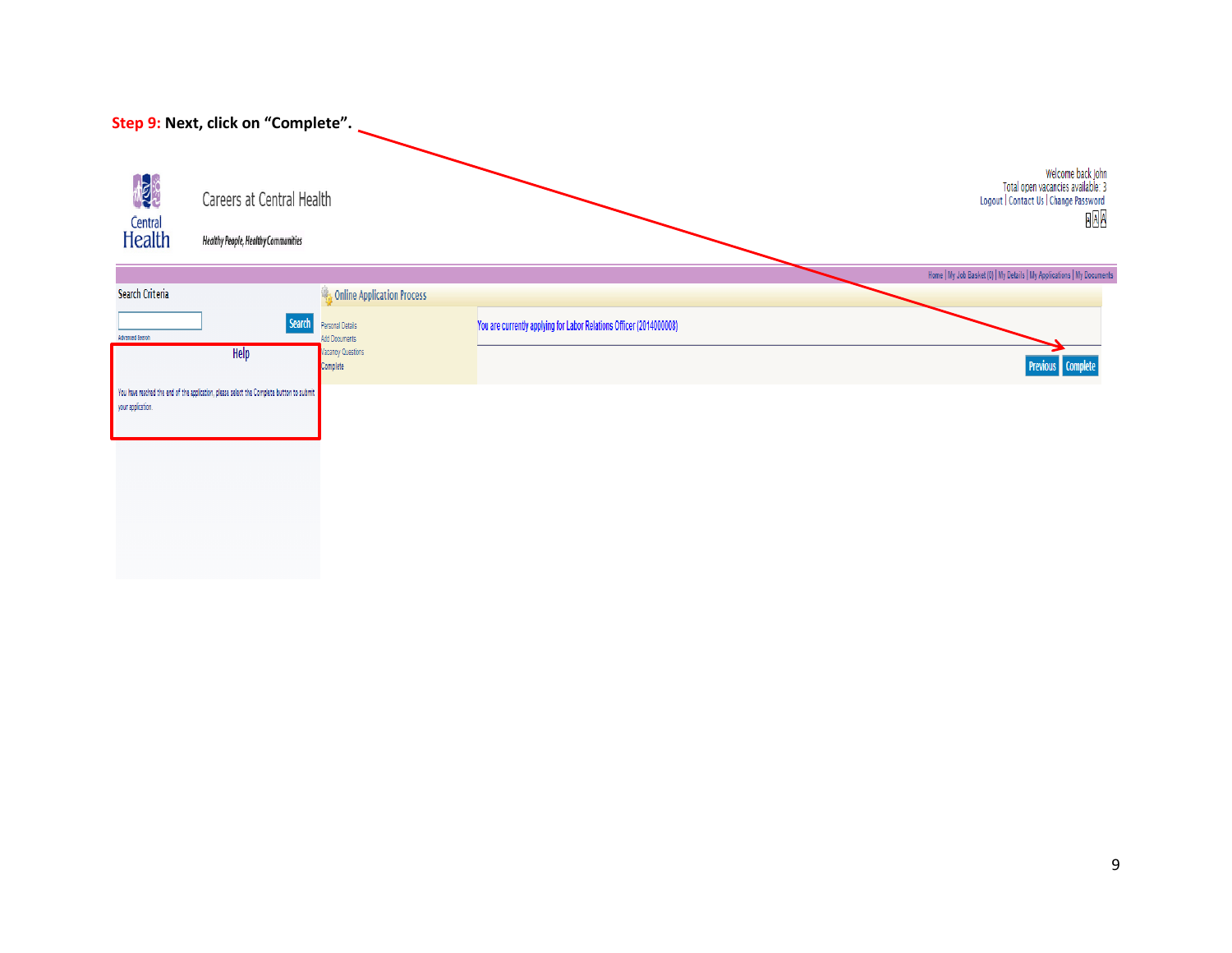

# **Step 10: Click on "Finish" to complete the application process. You will receive an email confirmation upon completion of the application**